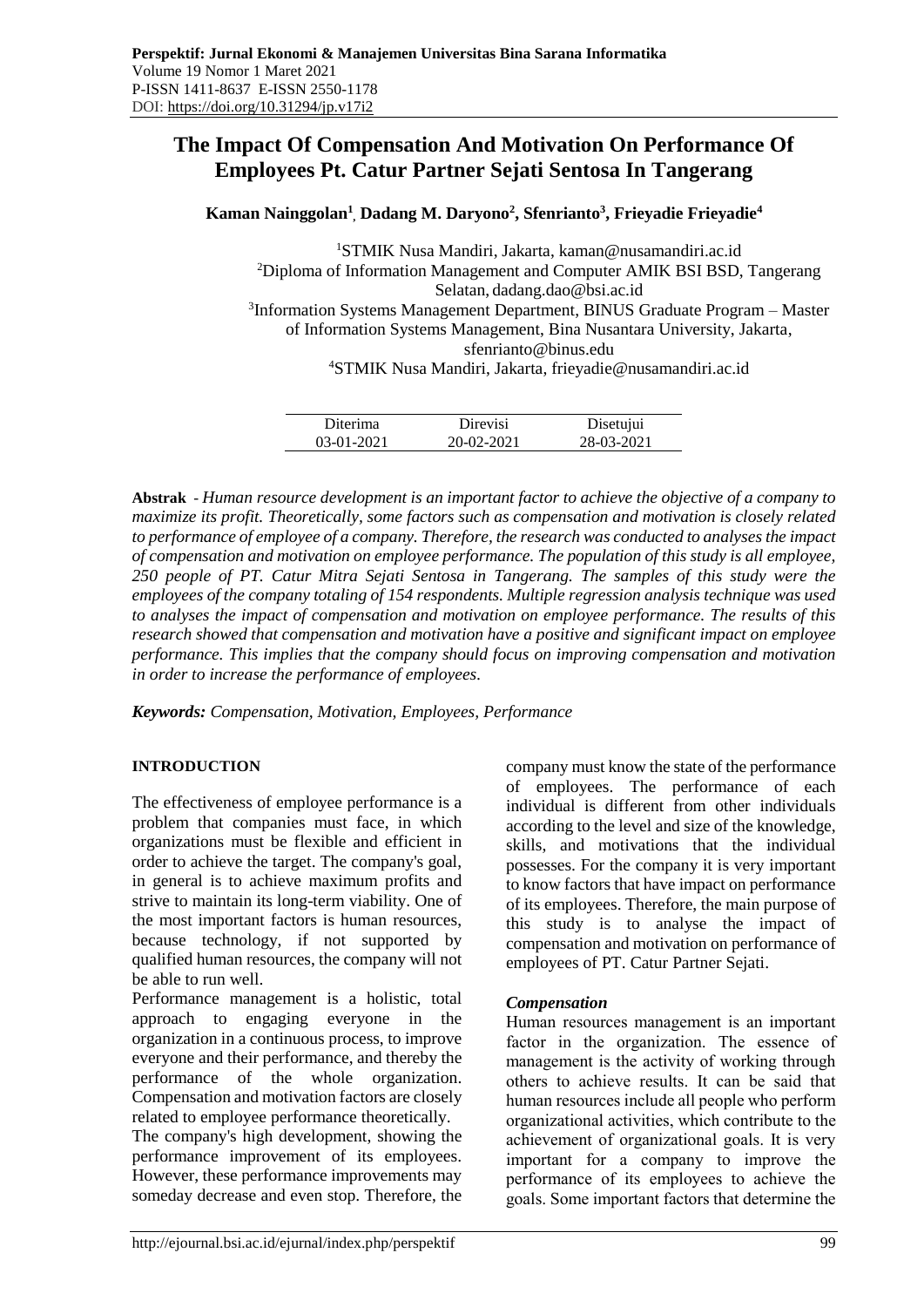employee's performance are compensation and motivation.

Compensation involves those rewards financial and non-financial, direct and indirect which an organization exchanges for the participation of its employees, both job performance and personal contribution. Compensation management is one of the central pillars of human resources management (Amstrong 2017). It is linked with the formulation and implementation of strategies and policies that aim to compensate people practically, justifiably and constantly in agreement with their worth to the organization (Ayentimi, Burgess, and Brown 2018). Compensation management including a compensation structure in which best performer employee awarded more than the average performer. This motivates the good performer to work hard and make the competitive atmosphere in organization.

An Employee receives different kinds of benefits in the form of wages, salaries, and payment. Half of the cash flow of companies is usually equal to compensation, although it is more than half in the service sector. Mostly individuals with good education are unsatisfied with their job and salary packages and it results in their turnover, so organizations plan compensation for them to stop the turnover and to motivate them. In other words, we can say that compensation would motivate employee for better performance. There are two types of compensation, financial and non-financial compensation.

Financial compensation consists of indirect compensation and direct compensation. Direct compensation consists of employee payments in the form of wages, salaries, bonuses, or commissions. Indirect compensation or benefit, consisting of all payments not covered by direct financial compensation such as holidays, insurance, services such as childcare or religious care, and so forth. Financial rewards such as praise, self-respect, and recognition that can affect employee work motivation, productivity and job satisfaction.

The consequences of dissatisfaction in the perceived payments will reduce performance, increase complaints, cause strikes, and lead to physical and psychological actions, such as an increased degree of absenteeism and employee turnover, which in turn will decrease the health of an increasingly severe employee. Conversely, in the case of an overpayment, it will also cause companies and individuals to lose competitiveness and create anxiety, feelings of guilt, and an uncomfortable atmosphere among employees. The purpose of compensation is to get qualified employees, maintaining existing employees, justice, changes in attitude and behavior, and cost efficiency.

The Impact of Compensation and Reward System on the Performance of an Organization on Banking Sector of Pakistan. The research found that the most significant variable is reward and compensation (Aslam et al. 2015). It shows a great effect on the performance of employees. It boosts up the efficiency of employees. On the contrary, the variables motivation and incentives contribute least to the employee performance.

# **Motivation**

In general, performance is divided into two, namely individual performance and organizational performance. Individual performance is the result of employee work both in terms of quality and quantity based on predetermined work standards, while organizational performance is a combination of individual performance with group performance. Performance is essentially what employees do and do not do. Employee performance is related to what affects and how much they contribute to organizations that include: (a) Output quality relates to the quality of completed work; (b) Output period, means the length of time the employee finishes one job with the next job; and (c) Attendance at work, related to the level of work attendance discipline in the office, and cooperative attitude, means the attitudes that show cooperation, do not make opposition to an individual attitude or a particular group (Anderson, Fontinha, and Robson 2019).

So, from the above statement it can be concluded that the performance of employees is the performance of work or output, in accordance with the responsibilities given to them. Several things could affect employee performance. The following are factors that affect performance: (a) Capability factors Psychologically capability is a potential ability of one employee and the ability of reality. Employees, therefore, needs to be placed on work that suits to their expertise; and (b). Motivational factor is formed from the attitude of an employee in the face of work situations (Adeoye and Elegunde 2014). It is a condition that moves self-directed employees to achieve the goals of work (Noe et al. 2017).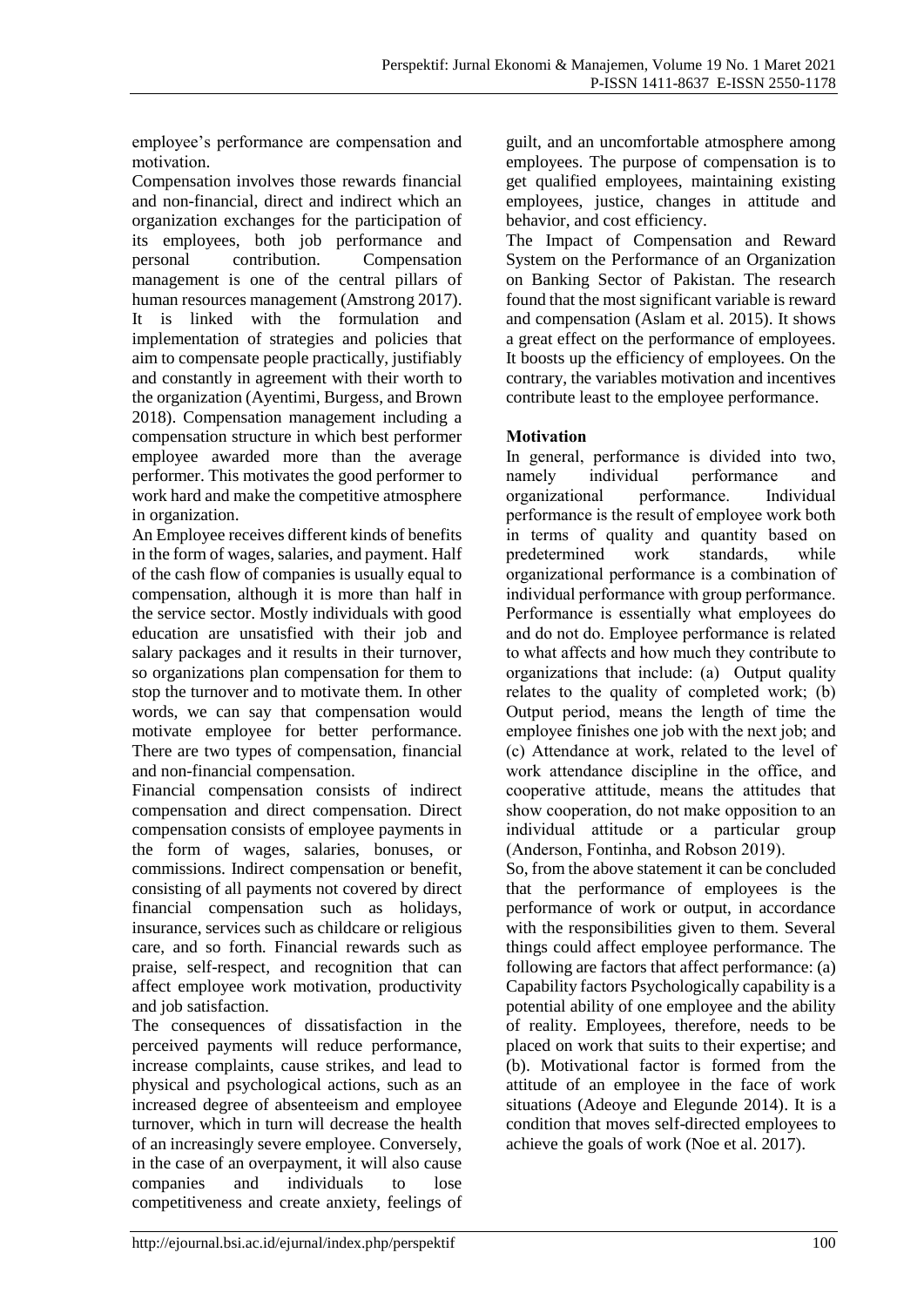### **Measures to Improve Employee Performance**

Employees' performance is always changing. Therefore, the management must always monitor or control the performance of its employees. There are several steps that can be done by the company or leadership in improving the performance of its employees.

There are at least seven steps that can be done to improve performance: (a) knowing the lack of performance. It can be done through three ways: identify problems through data and information collected continuously regarding business functions, identify problems through employees, and pay attention to existing problems; (b) regarding the lack and seriousness. To improve the situation, some information are needed, including: identify the problem as precisely as possible, and determine the seriousness of the problem; (c) identify matters that may be the cause of the deficiencies, whether related to the system or to the employee itself; (d) develop action plans to address the causes of the deficiency; implement the action plan; (f) evaluate whether the problem has been resolved or not; and (g) Start at the beginning, if necessary (Noe et al. 2017).

#### **Previous Researches**

There are several researches that are relevant to the research being conducted. Study on (Shahzadi et al. 2014) "The effect of compensation on employee's performance with work motivation". The study conducted at teachers of Government and private schools in Pakistan. The model analysis used was Regression analysis. The results of analysis indicated that employee motivation had a positive and significant effect on employee performance. Intrinsic rewards also had a positive and significant impact on employee's performance and employee motivation.

Study on (Yousaf, Yang, and Sanders 2015) "The impact of intrinsic compensation and extrinsic compensation on Pakistani professionals". The used was multiple regression model. The study found out that intrinsic compensation and extrinsic compensation had a significant impact intrinsic motivation are related to task performance in a Pakistani professional context.

A study on (Oktaviani and Nainggolan 2016) "The impact of compensation and working condition on teacher performance of High School (SMA I) Klaten, Central Java, Indonesia. The analysis used multiple linear regression model. The analysis confirmed there was a significant effect of compensation and working condition on the performance of teacher. This suggests that higher levels of compensation and working condition will increase the performance of teachers.

Add addition study on (Robescu and Iancu 2016) "The effect of motivation on employee's performance". Study was done in a company in Romania. The analysis used in this study was qualitative descriptive model. The research found that there was a significant impact of financial and non-financial motivation on employees' performance. The findings show the importance of leadership style and language used by leaders in increasing the performance of subordinates.

# **RESEARCH METHODE**

#### **Analytical Framework and Hypotheses**

Based on the above theory and the study of relevant researches, the authors formulate an analytical framework in figure 1.



**Figure 1. Analytical Framework**

Based on a review of the theory and frameworks that have been determined, the research hypothesis is thus:

(a) H1: There is the influence of Compensation (X1) on Employees Performance (Y);

(b) H2: There is the effect of Motivation (X2) on Employees Performance (Y); and

(c) H3: There is the influence of Compensation variable (X1) and Motivation (X2) simultaneously on Employees Performance (Y).

# **Data and Analysis**

Based on the Population in this research is all employees of PT. Catur Mitra Sejati Sentosa a total of 250 people. The number of samples are 154 employees using Slovin formula with 5% error. Analytical Framework and Hypotheses and were selected by random sampling techniques. The data used in this study are primary data, which were obtained directly from the questionnaires filled by respondents at the sites. Researchers used questionnaires filled up by all respondents in this study.

The model used for this study is multiple regression analysis with SPSS 20.00 software. The multiple regression equation in this study is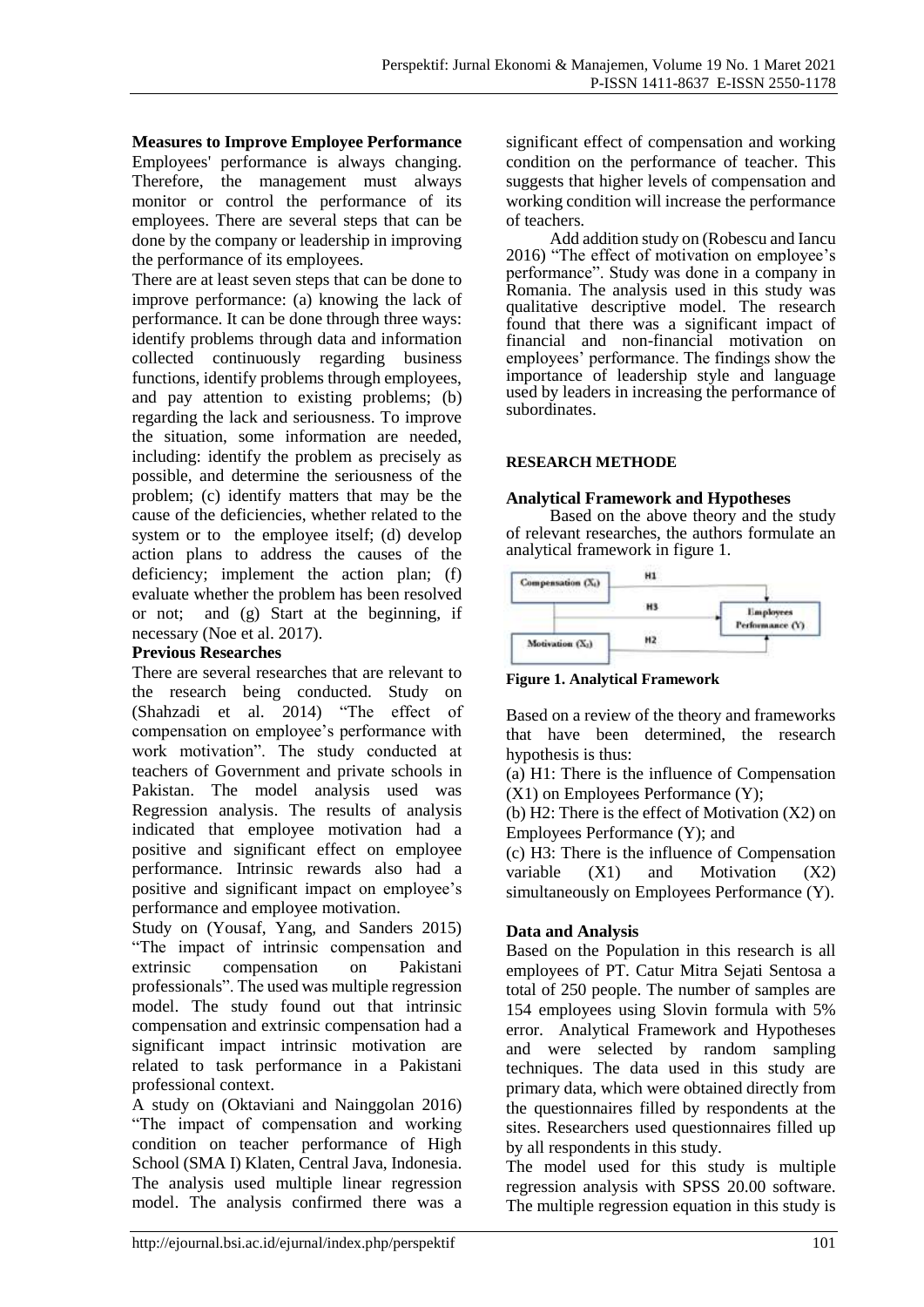$Y = a + b1X1 + b2X2 + e$ , where:  $Y =$ Employees Performance;  $X1 =$  Compensation;  $X2=$ Motivation;  $a =$ Constant; b1, b2 = Intercept of variable X1 (Compensation); X2 (Motivation); and  $e = Error$ . Significance testing between the independent variables on the dependent variable is done through t test, while goodness of fit of regression is judged through F test

#### **Results and Discussion**

Based on the results of questionnaires distributed to 154 respondents, the authors obtained that most of the employees are men of 90 people (58%) and women about 64 people (42%). Regarding the age levels, 76 employees (49%) employees were between 25 to 35 years, and the lowest was <25 years old with 14 employees (9%). The highest education level of respondents was bachelor education of 60 people (39%). Meanwhile, the longest working time is between 2 to 5 years of 80 people (52%) and the lowest is> 5 years working with 24 people (16%).

#### **Validity Test**

The validity test results are shown in Table 1. The result of validity test on the all item questions of compensation variable statement  $(X1)$ , Motivation  $(X2)$ , and Employee Performance (Y) in the questionnaires show that the significant (2-tailed) value is less than 0.05 for the whole statements, or calculated Pearson Correlation is much higher than r table. Therefore, it can be concluded that all statements are valid.

| <b>Variables</b>        | <b>Item Question</b>                                                | $\mathrm{Sig}\left( 2\right)$<br>tailed) | <b>Result</b> |  |
|-------------------------|---------------------------------------------------------------------|------------------------------------------|---------------|--|
| Compensatio<br>$n(X_1)$ | The salary provided<br>can meet the needs<br>of the family          | 0.000                                    | Valid         |  |
|                         | Salary given in<br>accordance with the<br>agreement                 | 0.000                                    | Valid         |  |
|                         | Incentives are<br>given to employee<br>that produced<br>achievement | 0.000                                    | Valid         |  |
|                         | Incentives provide<br>a deeper sense of<br>work                     | 0.000                                    | Valid         |  |
|                         | Bonus awarded to<br>employee who<br>reached the target              | 0.000                                    | Valid         |  |
|                         | Bonus given in<br>accordance with the<br>amount of<br>achievement   | 0.000                                    | Valid         |  |
|                         | Health insurance<br>provides a sense of<br>security for me          | 0.000                                    | Valid         |  |

|                                              | Health insurance<br>provides certainty                                                 | 0.000 | Valid |
|----------------------------------------------|----------------------------------------------------------------------------------------|-------|-------|
|                                              | for the future of my<br>health                                                         |       |       |
|                                              | The Company<br>provides leave                                                          | 0.000 | Valid |
|                                              | allowance                                                                              |       |       |
|                                              | I can use my leave<br>allowance for rest                                               | 0.000 | Valid |
|                                              | I get a pension<br>funds from the<br>company                                           | 0.000 | Valid |
|                                              | Pension funds give<br>satisfaction after<br>retirement                                 | 0.000 | Valid |
| Motivation<br>$(X_2)$                        | I strive to achieve<br>work Performance                                                | 0.000 | Valid |
|                                              | I enjoy a difficult<br>challenge                                                       | 0.000 | Valid |
|                                              | I want to know how<br>I can improve my<br>ability to complete<br>every task            | 0.000 | Valid |
|                                              | I enjoy achieving<br>realistic goals in<br>life                                        | 0.000 | Valid |
|                                              | I am satisfied to<br>complete difficult<br>tasks                                       | 0.000 | Valid |
|                                              | I enjoy every<br>rivalry and victory                                                   | 0.000 | Valid |
|                                              | I enjoy every task I<br>do                                                             | 0.000 | Valid |
|                                              | I influence others to<br>achieve my desires                                            | 0.000 | Valid |
|                                              | During my work I<br>try to control<br>almost everything                                | 0.000 | Valid |
|                                              | around me<br>I want to work with                                                       | 0.000 | Valid |
|                                              | many people<br>I tend to build<br>partnerships with                                    | 0.000 | Valid |
|                                              | colleagues<br>I enjoy working<br>more with others<br>than working alone                | 0.000 | Valid |
| <b>Employee</b><br>Performance<br><b>(Y)</b> | The experience that<br>employees have is<br>quite helpful in<br>completing the<br>work | 0.000 | Valid |
|                                              | Employees have a<br>high level of<br>creativity and<br>timeliness in                   | 0.000 | Valid |
|                                              | working                                                                                |       |       |
|                                              | Employees have<br>high initiative in                                                   | 0.000 | Valid |
|                                              | working<br>Professional                                                                | 0.000 | Valid |
|                                              | employee<br>proficiency level is<br>high                                               |       |       |
|                                              | The experience that<br>employees have is                                               | 0.000 | Valid |
|                                              |                                                                                        |       |       |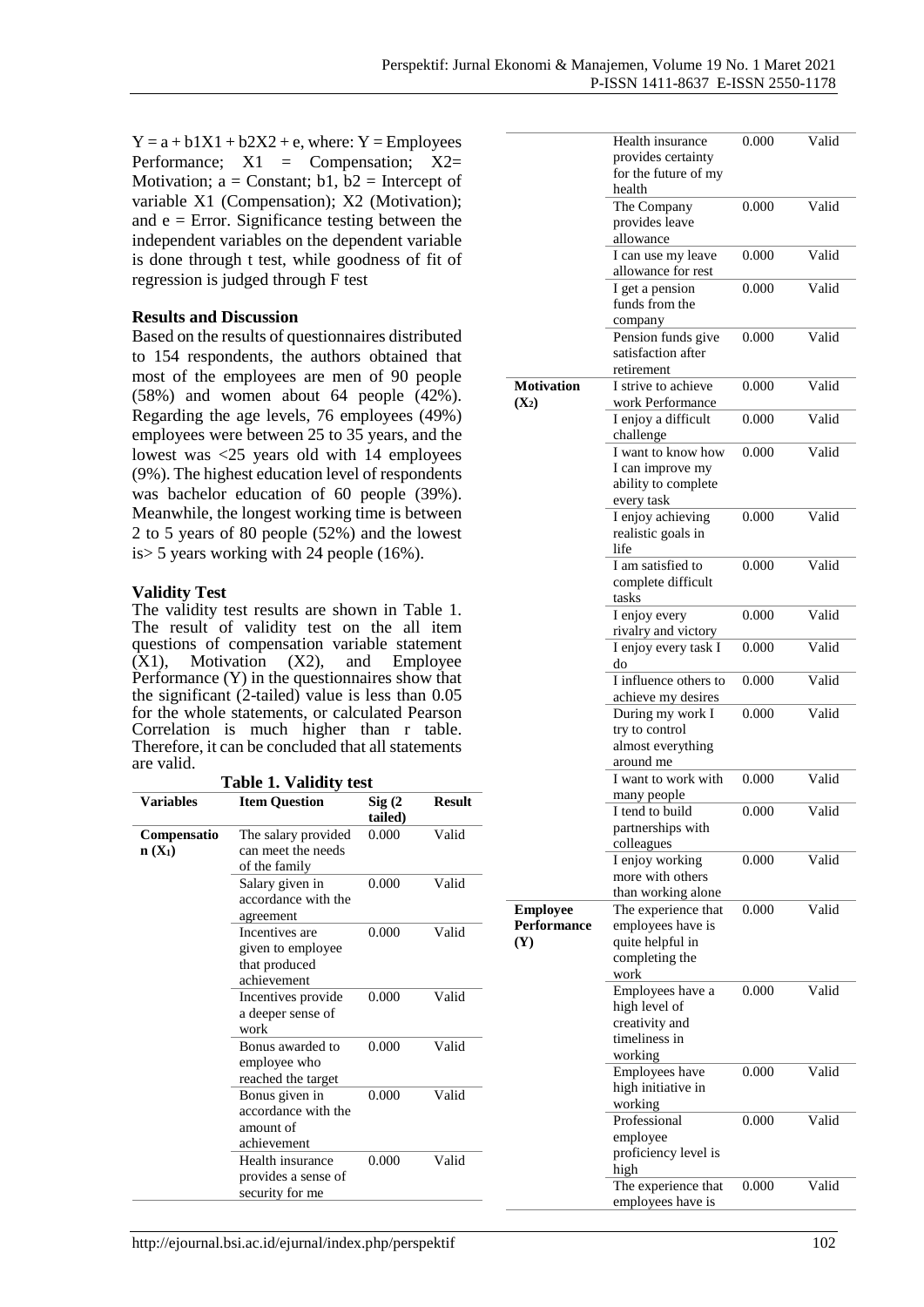| quite helpful in<br>completing the<br>work<br>0.000<br>Valid<br>Employees have a<br>high level of<br>creativity and<br>timeliness in<br>working<br>Valid<br>0.000<br>Employees have<br>high initiative in<br>working<br>Professional<br>0.000<br>Valid<br>employee<br>proficiency level is<br>high<br>Valid<br>0.000<br>Rarely,<br>accumulation and<br>complaints occur<br>Valid<br>0.000<br>The working<br>environment is<br>clean and tidy<br>Inter-fellow<br>0.000<br>Valid<br>employees work<br>together<br>Valid<br>Employees have a<br>0.000<br>smile culture |  |  |
|---------------------------------------------------------------------------------------------------------------------------------------------------------------------------------------------------------------------------------------------------------------------------------------------------------------------------------------------------------------------------------------------------------------------------------------------------------------------------------------------------------------------------------------------------------------------|--|--|
|                                                                                                                                                                                                                                                                                                                                                                                                                                                                                                                                                                     |  |  |
|                                                                                                                                                                                                                                                                                                                                                                                                                                                                                                                                                                     |  |  |
|                                                                                                                                                                                                                                                                                                                                                                                                                                                                                                                                                                     |  |  |
|                                                                                                                                                                                                                                                                                                                                                                                                                                                                                                                                                                     |  |  |
|                                                                                                                                                                                                                                                                                                                                                                                                                                                                                                                                                                     |  |  |
|                                                                                                                                                                                                                                                                                                                                                                                                                                                                                                                                                                     |  |  |
|                                                                                                                                                                                                                                                                                                                                                                                                                                                                                                                                                                     |  |  |
|                                                                                                                                                                                                                                                                                                                                                                                                                                                                                                                                                                     |  |  |

Source: Data Processed with SPSS 24

#### **Reliability Test**

To test the reliability of the instrument we calculate Alpha Cronbach's coefficient using reliability procedures with the program SPSS for Windows Version 24. The aim is to assess the stability of the size and consistency of respondents in answering the questionnaire. If the value of Cronbach's Alpha is greater than 0.60 then the questionnaire can be said to meet the concept of reliability. Otherwise the questionnaire does not meet the concept and cannot be used as a measuring tool of research. From the results of reliability test the Cronbach's Alpha values is described below:

**Table 2. Reliability test of compensation variable (X1), (X2), and (Y)**

| Variable          | Cronbach's | N of Items |  |
|-------------------|------------|------------|--|
|                   | Alpha.     |            |  |
| Compensation      | 0,946      |            |  |
| (X1)              |            | 12         |  |
| Motivation $(X2)$ | 0,901      | 12         |  |
| Employee          | 0.948      |            |  |
| Performance (Y)   |            | 12         |  |
|                   |            |            |  |

Source: Data Processed with SPSS 24

From 12 questionnaire statements distributed to 154 respondents the values of Cronbach's Alpha for  $(X1)$ ,  $(X2)$ , and Y are greater than 0.60. That means that the statement items for all variables are reliable. The next step is to conduct classic assumption test in regression analysis. One assumption in regression analysis is normality of data, which means that the residuals must distributed normally. Homogeneity test is needed to determine whether the residuals in the regression model has the same variance from one to other observations. A good regression model is that the variance of the residuals of an observation to other observations remain the same or homoscedastic. Next is multicolinearity test, to test whether there is a correlation among the independent variables. Detection of the presence or absence of symptoms multicolinearity is carried by evaluating the Variance Inflation Factor (VIF) value. If the value of VIF is less than 5 then there is no multicollinearity.

#### **Normality Test**

Normality test aims to test whether the regression model, or residual confounding variables have a normal distribution. If this assumption is violated, the statistical test will be invalid for several small samples. To test whether in the regression model, the dependent and independent variables have a normal distribution can be seen in the histogram graph as well as the normal P-P plot chart. If the data spreads around the diagonal line and follows the direction of the diagonal line, then the regression model meets the assumption of normality, otherwise it does not meet the assumption of normality. Figure 1 below shows the graph of normality test.



**Figure 2.** Graph Normality Test.

From Figure 2 above it can be observed that the points are spread out around the diagonal line and follow the direction of the diagonal line. It is proved that the regression models met the assumptions of normality.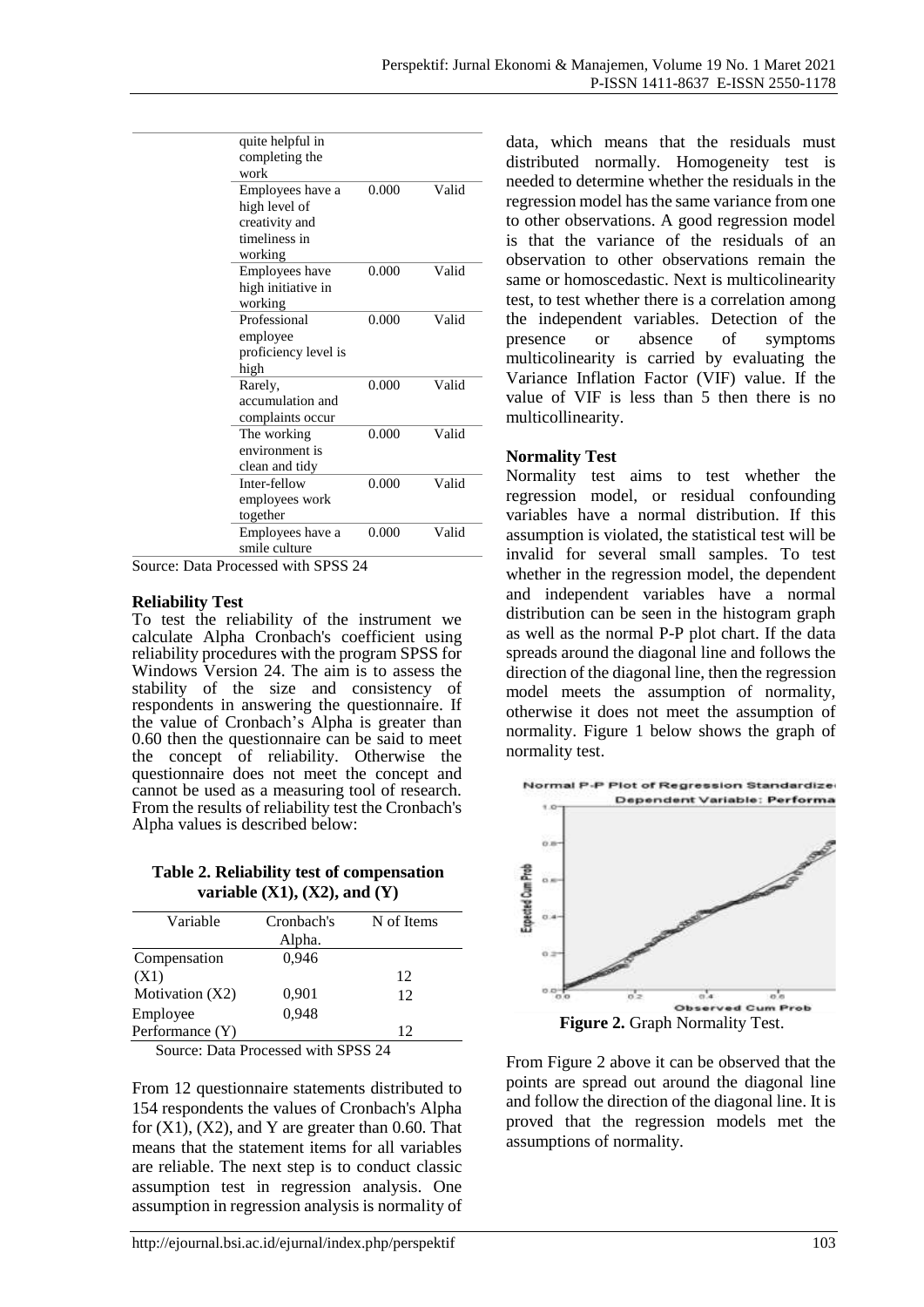# **Hypothesis Testing, t test, F test**

Multiple linear regression calculation is used to predict the relationship between dependent variable (Employee Performance (Y), with independent variables ie Compensation (X1), and Motivation (X2). The results of multiple linear regression can be seen below:

**Table 3. Regression Analysis Result**

| Model        | Unstandardized Coefficients |                  | Sig         |
|--------------|-----------------------------|------------------|-------------|
|              | В                           | <b>Std Error</b> |             |
| Constant     | 0.376                       | 0.294            | 1.78 0.203  |
| Compensation | 0.363                       | 0.095            | 3.812 0.000 |
| Motivation   | 0.531                       | 0.109            | 4.854 0.000 |
|              |                             |                  |             |

*Source*: Data Processed with SPSS 24; Dependent Variable: Employee Performance (Y)

Based on Table 3 above, it is estimated that a constant value 0.376, and the regression coefficient of  $b_1$  and  $b_2$  is 0.363 and 0.531 respectively and t test indicates that all regression coefficients are positive and highly significance, except constant coefficient was not significant. The estimated equation regression is  $\hat{Y}$  = 0.376 + 0.363 (X<sub>1</sub>) + 0.531 (X<sub>2</sub>). The estimated model indicated that:

- 1. Constant value 0.376, meaning that if Compensation  $(X_1)$ , and Motivation  $(X_2)$ equal to zero, then Performance value (Y) is 0.376. It is important to note that the t test shows that constant coefficient does not have a significant impact on Employee Performance.
- 2. The regression coefficient of the Compensation variable  $(X_1)$  shows a positive value of 0.363. The t test also indicated that Compensation variable has a significant impact on Employee Performance, meaning that the higher level of Compensation  $(X_1)$  will cause higher Employee Performance (Y).

The regression coefficient of Motivation variable  $(X_2)$  shows positive value of 0.531. The t test also indicated that Motivation variable has a significant impact on Employee Performance, meaning that the higher level of Motivation  $(X_2)$ will cause higher Employee Performance (Y). Then, the F test will determine the effect of all independent variables on dependent variable. In this research it is assumed that the Compensation (X1), and Motivation (X2) variables simultaneously affect Employee Performance. The results of F test can be seen in the following table.

**Table 4. F test (Analysis of Variance)**

| Model      | Sum of  | df  | Mean                           | Sig |
|------------|---------|-----|--------------------------------|-----|
|            | Squares |     | Square                         |     |
| Regression | 38.077  |     | 19.039 55.807.000 <sup>b</sup> |     |
| Residuals  | 51.514  | 151 | 0.341                          |     |
| Total      | 89.592  | 153 |                                |     |
|            |         |     |                                |     |

*Source*: Data Processed with SPSS 24

a.Dependent Variable: Employee Performance b.Predictors: Constant, Compensation, Motivation

Based on the results of the calculations presented in Table 4, Significance  $F = 0.000$ . Thus, Sig F <5%, Ha is accepted, and Ho is rejected which means that simultaneously the variables X1, and X2 have a significant influence on the variable Y. So, it is proven that the Compensation and Motivation variables effect simultaneously on the Employee Performance.

The coefficient determination (R2) is used to determine the overall contributions of independent variables effect on dependent variable, while the rest is influenced by other variables that are not included in the model. The calculation of coefficient of determination can be seen in Table 5.

**Table 5. Coefficient of Determination**

| Model   | R     | $\mathbf{R}^2$ | Adjusted       | Std      |
|---------|-------|----------------|----------------|----------|
|         |       |                | $\mathbb{R}^2$ | Error of |
|         |       |                |                | Estimate |
|         | 0.652 | 0.425          | 0.417          | 0.58408  |
| <br>$-$ |       |                | $-$            |          |

*Source*: Data Processed with SPSS 24, a. Predictors: (Constant), Compensation, Motivation; b. Dependent Variable: Employee Performance

Based the above table, it can be observed that the coefficient of determination (R2) is 0.425 or 42.5%. This means that the Y variable is explained 42.5% by the Compensation variable  $(X1)$ , and Motivation  $(X2)$  while the rest of 57.5% is explained by other variables that are not examined in this study.

The central purpose of this study was to examine the impact of compensation and motivation on Employee Performance of PT. Catur Partner Sejati Sentosa in Tangerang., Banten Province, Indonesia. The multiple linear regression model was constructed to address the research objectives and test the hypotheses. Based on the results of statistical analysis and discussion, important conclusions of this study are: (1) Compensation variables had a positive and significant influence on employee performance of PT. Catur Partner Sejati Sentosa in Tangerang. An increase of one unit of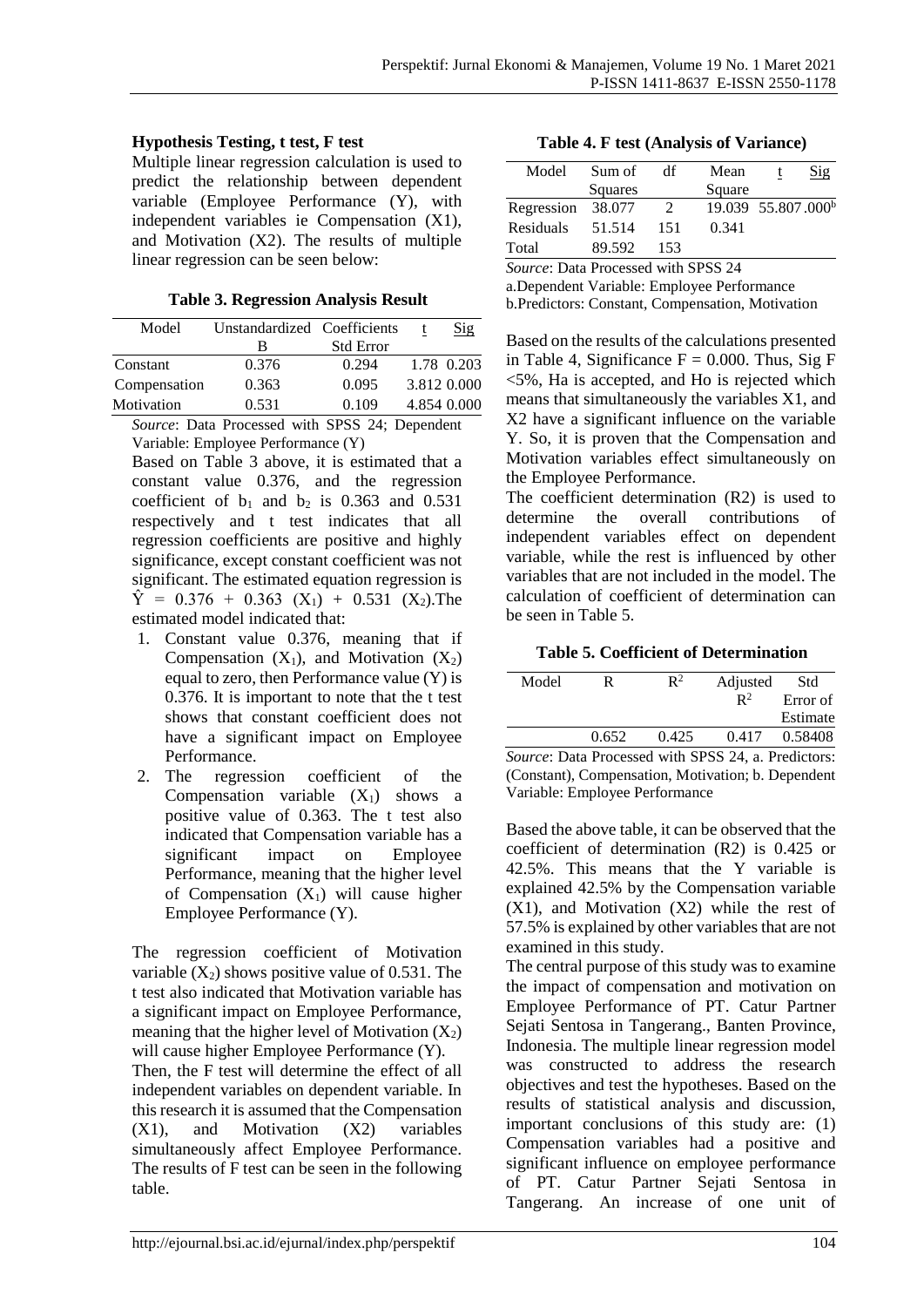compensation will be followed by an increase of 0.363 units employee performance, other factors remains the same; (1) Motivation work has a positive and significant influence on employee performance. An increase of one unit of motivation will be followed by an increase of 0.531 units employee performance, other factors remains the same; (3) Meanwhile, compensation  $(X1)$  and motivation  $(X2)$  simultaneously have positive, and significant influence on employee performance (Y) with the coefficient of determination of 0.425. This implies that the employee performance is explained 42.5% by the compensation and motivation, while the rest of 57.5% is explained by other variables that are not examined in this study.

Thus, based on research results, in order to improve the employee performance of PT. Catur Partner Sejati Sentosa in Tangerang, the management needs to improve the compensation and work motivation of their employees. It is recommended that the company needs to increase compensation and motivation in order to increase the employee performance of PT. Catur Partner Sejati Sentosa in Tangerang. Several ways to increase compensation can be prioritized in the form of bonuses, commissions, and future benefits. In an effort to improve motivation, the company can prioritize to improve the indicator of responsibility, with more emphasis on the assessment and rules and regulations prevail in the company. In an effort to improve the performance, greater priority should be given to the improvement of work motivation because the influence of work motivation is greater compared with the compensation in relation to performance improvement. Since the employee performance is explained 42.5% by compensation, and motivation, future research should include other variables that affect employee performance theoretically.

The results of this research showed that compensation and motivation have a positive and significant impact on employee performance. The adjusted coefficient of determination (R2) is 0.425 which means that the purchasing decision variable (Y) is explained 42.5% by compensation (X1) and motivation (X2) while the remaining 57.5% is explained by other variables that are not examined in this study.

#### **CONCLUSION**

The main results of this study indicated that

compensation variable has a significant impact on employee performance, as shown by the t test. Similarly, motivation also has a significant impact on employee performance. The regression coefficient of the compensation is 0.363, meaning that if the company increases the compensation by 1 unit then employee performance will increase by 0.363 unit. The regression coefficient of the motivation is 0.531, meaning that if the company increases the compensation by 1 unit then employee performance will increase by 0.531unit. The F test showed that both compensation and motivation have a positive and significant impact on employee performance. This study implies that the company should focus on the efforts to improve compensation and motivation in order to increase the performance of employees. Since the value of R2 is 0.425, the company should also consider other variables such as safety working conditions.

# **REFERENCES**

- Adeoye, A. O., and A. F. Elegunde. 2014. "Compensation Management and Motivation: Cooking Utensils for Organisational Performance." *Mediterranean Journal of Social Sciences* 5(27):88–97.
- Amstrong, Micheal. 2017. *Armstrong on Reinventing Performance Management: Building a Culture of Continuous Improvement*. Kogan Page Publishers.
- Anderson, V., R. Fontinha, and F. Robson. 2019. *Research Methods in Human Resource Management: Investigating a Business Issue*. Kogan Page Publishers.
- Aslam, A., A. Ghaffar, T. Talha, and H. Mushtaq. 2015. "Impact of Compensation and Reward System on the Performance of an Organization: An Empirical Study on Banking Sector of Pakistan." *European Journal of Business and Social Sciences* 4(8):319–25.
- Ayentimi, D. T., J. Burgess, and K. Brown. 2018. "A Conceptual Framework for International Human Resource Management Research in Developing Economies." *Asia Pacific Journal of Human Resources* 56(2):216–37.
- Noe, R. A., J. R. Hollenbeck, B. Gerhart, and P. M. Wright. 2017. *Human Resource Management: Gaining a Competitive Advantage*. New York: NY: McGraw-Hill Education.
- Oktaviani, R., and K. Nainggolan. 2016. "Analisis Pengaruh Kompensasi Dan Lingkungan Kerja Terhadap Kinerja Guru Di SMA Negeri 1 Klaten." *Jurnal Ecodemica: Jurnal Ekonomi, Manajemen, Dan Bisnis* 4(2):136–45.
- Robescu, O., and A. G. Iancu. 2016. "The Effects of Motivation on Employees Performance in Organizations." *Journal of Economic Studies* 7(2):49–56.